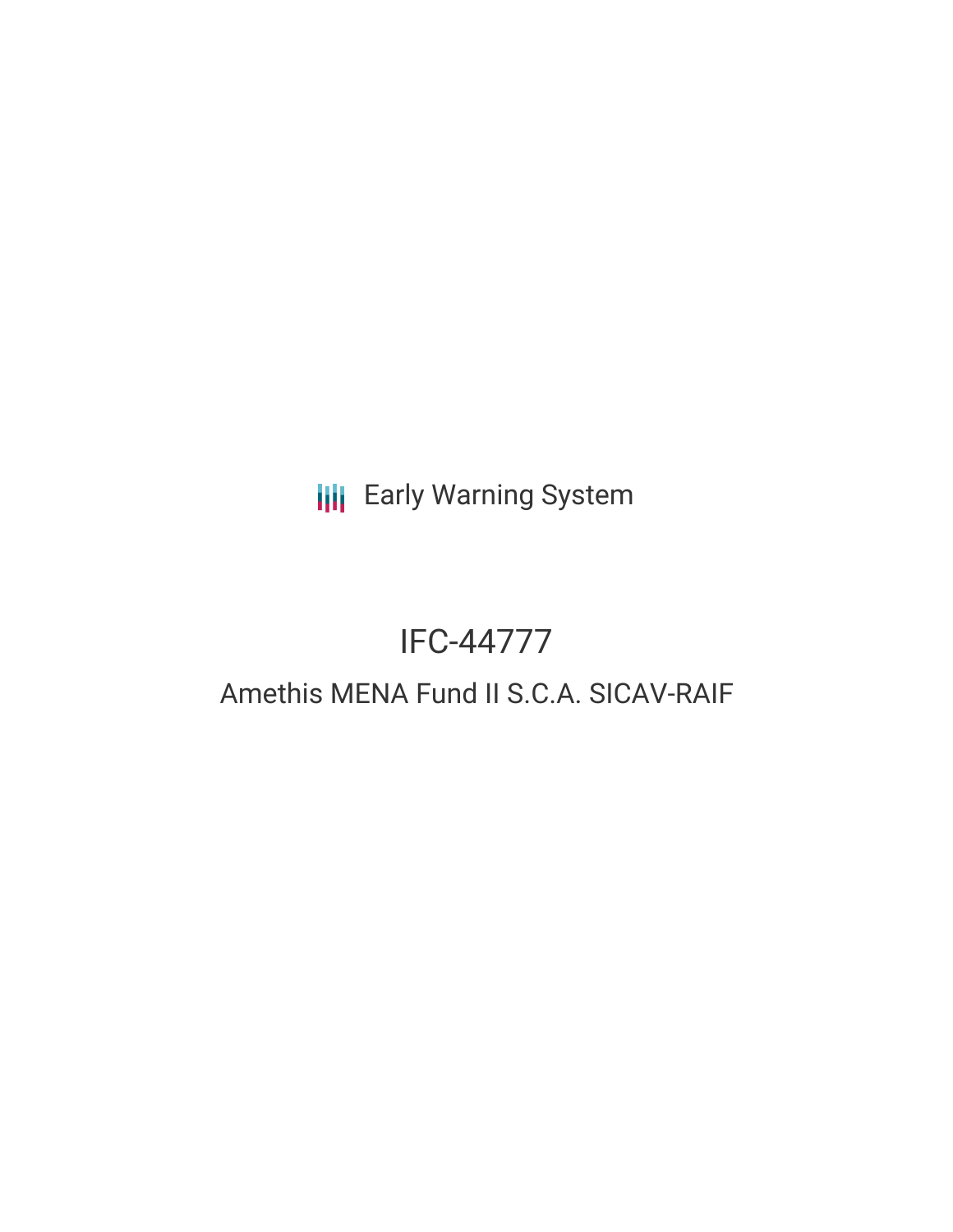

#### **Quick Facts**

| <b>Financial Institutions</b> | International Finance Corporation (IFC)           |
|-------------------------------|---------------------------------------------------|
| <b>Status</b>                 | Proposed                                          |
| <b>Bank Risk Rating</b>       | FI.                                               |
| <b>Voting Date</b>            | 2021-05-05                                        |
| <b>Borrower</b>               | AMETHIS MENA FUND II S.C.A., SICAV-RAIF           |
| <b>Sectors</b>                | Education and Health, Finance, Industry and Trade |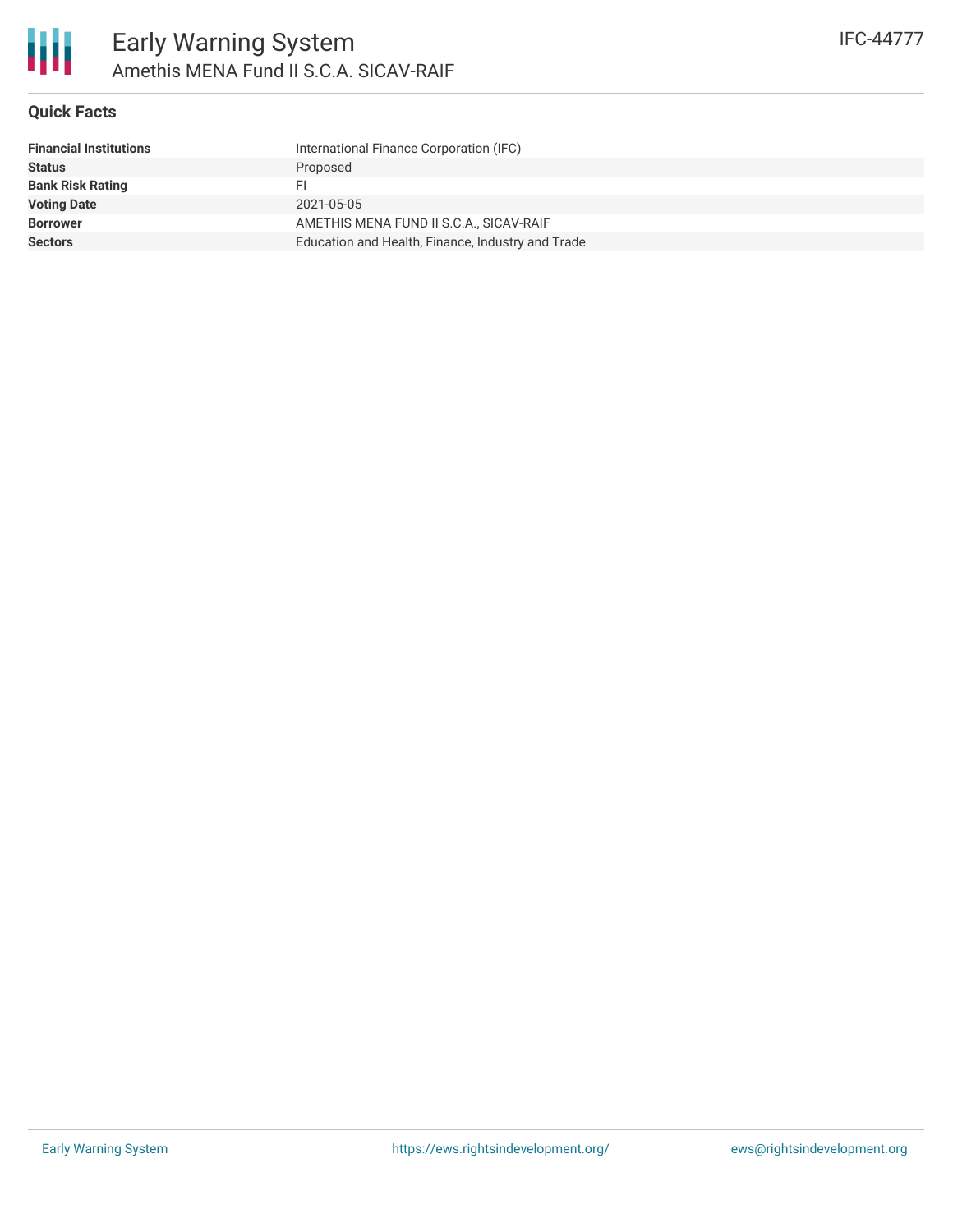

#### **Project Description**

According to bak documents, the proposed equity investment is for up to €12.5 million, capped at 20% of total commitments, in Amethis MENA Fund II (the "Fund" or Amethis MENA II"), a closed-end private equity ("PE") fund to be domiciled in Luxembourg. The Fund seeks to make equity investments of between €5-15 million per company in around 15 high growth small and medium enterprises ("SME") in the Middle East and North Africa ("MENA"). The Fund will focus on consumer, healthcare, education, business services, manufacturing and technology sectors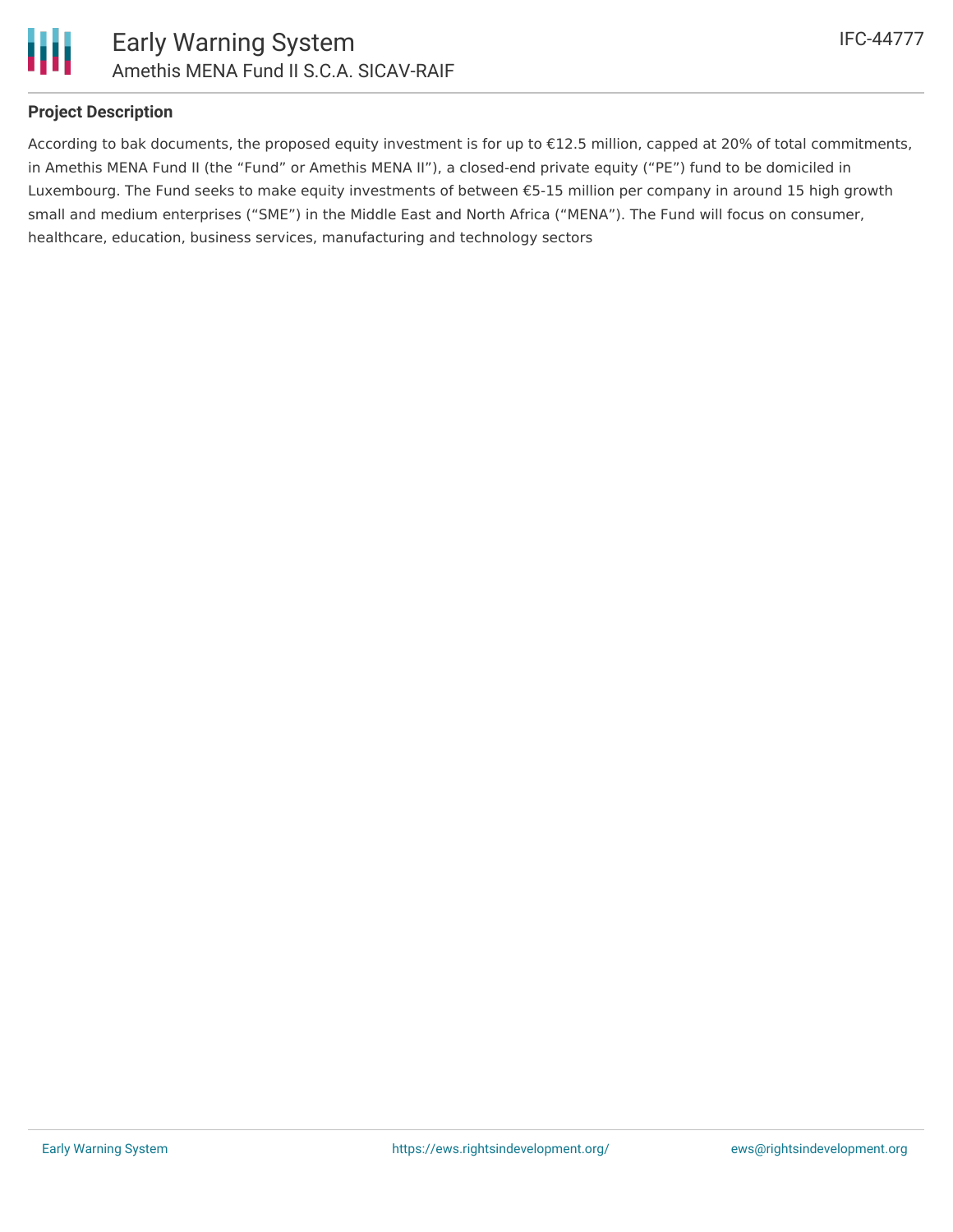

#### **Investment Description**

• International Finance Corporation (IFC)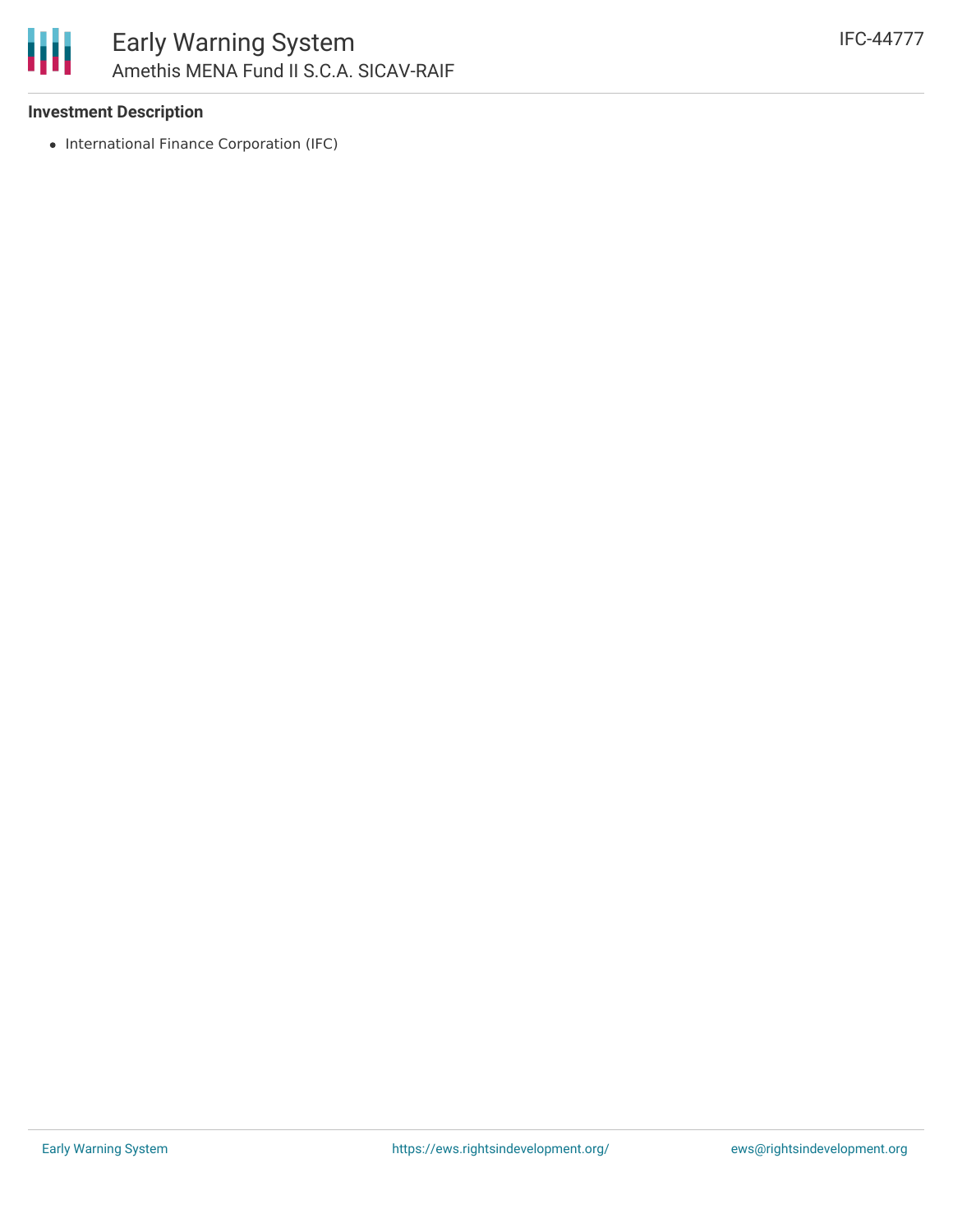

## Early Warning System Amethis MENA Fund II S.C.A. SICAV-RAIF

| <b>Private Actor 1</b> | <b>Private Actor</b><br>' Role | <b>Private Actor</b><br>l Sector | <b>Relation</b>          | <b>Private Actor 2</b>   | <b>Private Actor</b><br>2 Role | <b>Private Actor</b><br>2 Sector |
|------------------------|--------------------------------|----------------------------------|--------------------------|--------------------------|--------------------------------|----------------------------------|
|                        | $\sim$                         | $\sim$                           | $\overline{\phantom{a}}$ | Amethis MENA II S.à.r.l. | Client                         | $\sim$                           |